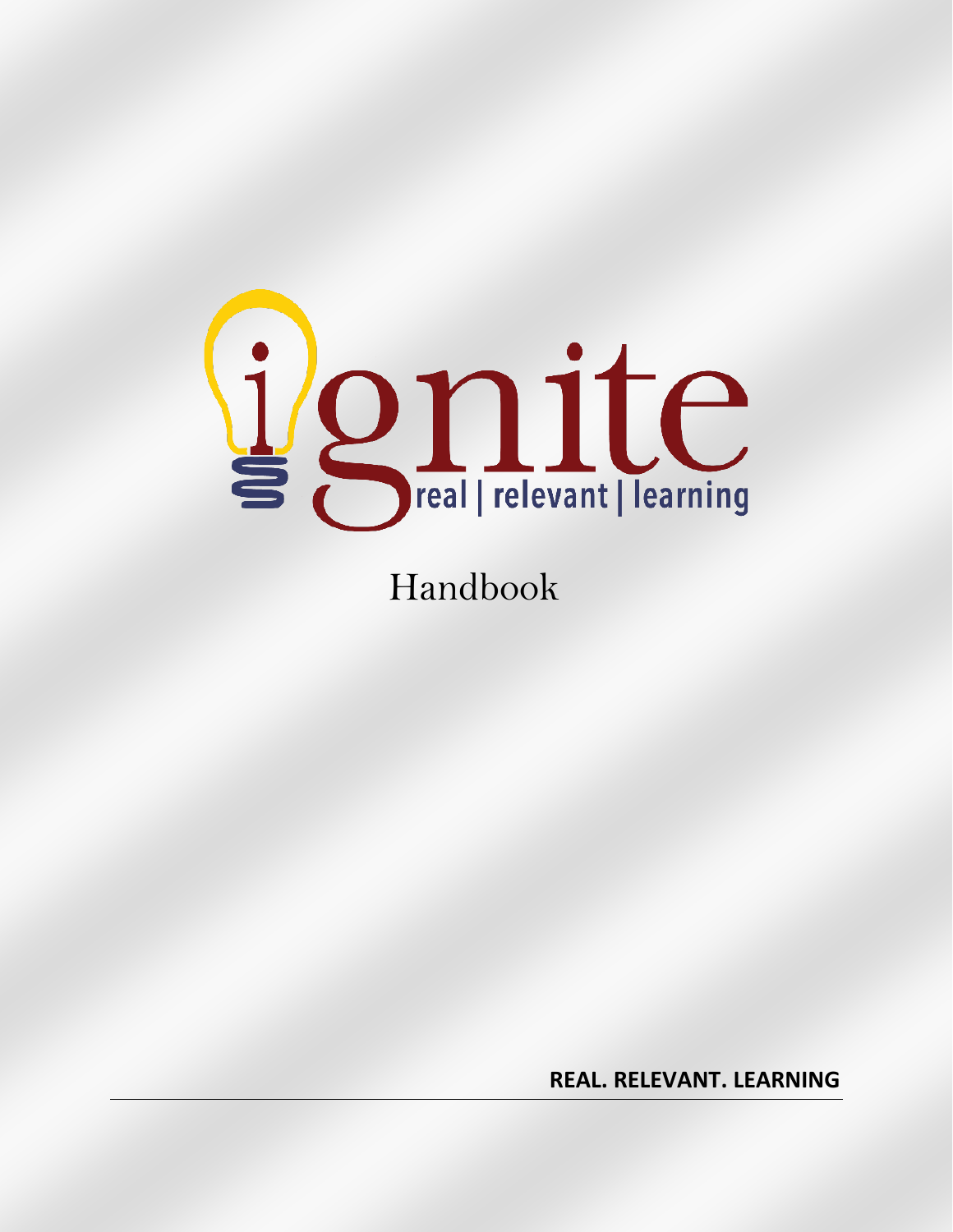# **WELCOME**

The Ignite Professional Studies parent/student handbook is a resource for understanding expectations, policies, procedures and experiences in the Ignite career strands offered through the professional studies program.

Students accepted into the Ignite Professional Studies Program demonstrate a desire to work in a professional-based, authentic environment and are willing to comply with business ethics. By accepting this opportunity, students become a member of a unique community of like-minded individuals with the expressed goal of preparing for college and a chosen profession. All Ignite Professional Studies students must be self-motivated individuals who have an honest desire for learning and enjoy being actively involved in their education.

Professional skills are embedded in all career strands and modeling behavior in business is an expectation of all students as it promotes a positive image for the Ignite program. Professional skills that are highlighted include:

- Communication and Collaboration
- Time and Project Management
- Creativity and Innovation
- Critical Thinking and Problem Solving
- Integrity and Trust

The guidelines disclosed in this handbook outline specific responsible and ethical behavior inclusive of, but not limited to the adherence to safety standards, attendance and timeliness, team work and communication, respectful relationships with mentors and guest speakers, proper use of technology and hardware and respectful use of and confidentiality of physical and intellectual property.

#### **Contact Information – Administrative Staff**

| Dr. Debbie Jones                                 | <b>Ms. Teresa Hudson</b>                |
|--------------------------------------------------|-----------------------------------------|
| Superintendent                                   | Director of Ignite Professional Studies |
| djones@bentonvillek12.org                        | thudson@bentonvillek12.org              |
| Office Phone: 479.254.5012                       | Office Phone: 479.360.7480              |
| <b>Dr. Jennifer Morrow</b>                       | <b>Ms. Leslee Wright</b>                |
| <b>Executive Director of Secondary Education</b> | <b>Director of Communications</b>       |
| jmorrow@bentonvillek12.org                       | lwright@bentonvillek12.org              |
| Office Phone: 479.254.5008                       | Office Phone: 479.254.5006              |
| Mr. Jack Loyd                                    | <b>Dr. Jonathon Guthrie</b>             |
| Principal, Bentonville High School               | Principal, Bentonville West High School |
| jloyd@bentonvillek12.org                         | jguthrie@bentonvillek12.org             |
| Office Phone: 479.254.5100                       | Office Phone: 479.286.9800              |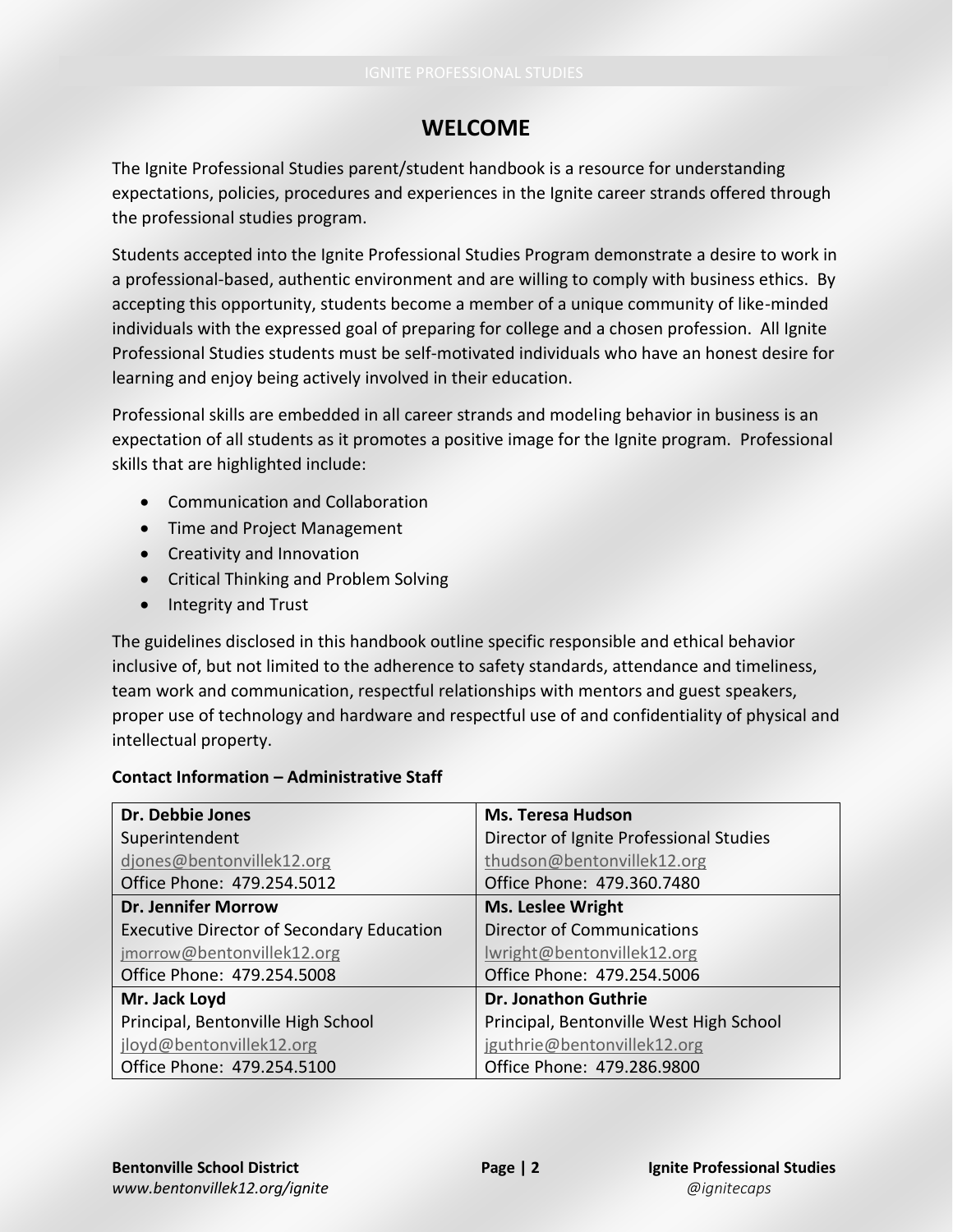# **IGNITE Professional Studies Instructors and Schedule**

Morning Classes: 7:45 am - 10:00 am Afternoon Classes: 11:45 am - 2:00 pm

|                                                 | Office Phone:      | 479.360.7487          |
|-------------------------------------------------|--------------------|-----------------------|
| Instructor, Digital Design & Photography        |                    |                       |
| <b>Center for Advanced Professional Studies</b> | Morning classes:   | $7:45$ am $-10:00$ am |
| 1510 N. Walton Blvd., Bentonville, AR 72712     | Afternoon classes: | 11:45 am $-$ 2:00 pm  |
| <b>Ms. Wendy Broughton</b>                      | Office Phone:      | 479.360.7493          |
| Instructor, Health Sciences                     |                    |                       |
| <b>Center for Advanced Professional Studies</b> | Morning classes:   | 7:45 am $-$ 10:00 am  |
| 1510 N. Walton Blvd., Bentonville, AR 72712     | Afternoon classes: | 11:45 am $-$ 2:00 pm  |
| <b>Ms. Kimberly Burgess</b>                     | Office Phone:      | 479.360.7483          |
| Instructor, Education Innovation                |                    |                       |
| <b>Center for Advanced Professional Studies</b> | Morning classes:   | $7:45$ am $-10:00$ am |
| 1510 N. Walton Blvd., Bentonville, AR 72712     | Afternoon classes: | 11:45 am $-$ 2:00 pm  |
| <b>Mr. Anthony Byrnes</b>                       | Office Phone:      | 479.360.7490          |
| Instructor, Video Production                    |                    |                       |
| <b>Center for Advanced Professional Studies</b> | Morning classes:   | $7:45$ am $-10:00$ am |
| 1510 N. Walton Blvd., Bentonville, AR 72712     | Afternoon classes: | 11:45 am $-$ 2:00 pm  |
| Ms. Jessica Imel                                | Office Phone:      | 479.360.7485          |
| Instructor, Global Business                     |                    |                       |
| <b>Center for Advanced Professional Studies</b> | Morning classes:   | $7:45$ am $-10:00$ am |
| 1510 N. Walton Blvd., Bentonville, AR 72712     | Afternoon classes: | 11:45 am $-$ 2:00 pm  |
| Mr. John Mark Russell                           | Office Phone:      | 479.360.7486          |
| Instructor, Technology                          |                    |                       |
| <b>Center for Advanced Professional Studies</b> | Morning classes:   | $7:45$ am $-10:00$ am |
| 1510 N. Walton Blvd., Bentonville, AR 72712     | Afternoon classes: | 11:45 am $-$ 2:00 pm  |
| <b>Ms. Audra Weeks</b>                          | Office Phone:      | 479.631.8614          |
| Instructor, Culinary Arts                       |                    |                       |
| Brightwater, A Center for the Study of Food     | Morning classes:   | 7:45 am $-$ 10:00 am  |
| 801 SE Eighth Street, Bentonville, AR 72712     | Afternoon classes: | 11:45 am $-$ 2:00 pm  |
| <b>Mr. Chris Weeks</b>                          | Office Phone:      | 479.254.5000          |
| <b>Instructor, Construction Management</b>      |                    |                       |
| <b>Center for Construction Management</b>       | Morning classes:   | 7:45 am $-$ 10:00 am  |
| 1525 NE Wildcat Way, Bentonville, AR 72712      | Afternoon classes: | 11:45 am $-$ 2:00 pm  |
| Ms. Shanna Workman                              | Office Phone:      | 479.360.7492          |
| <b>Instructor, Health Sciences</b>              |                    |                       |
| <b>Center for Advanced Professional Studies</b> | Morning classes:   | 7:45 am $-$ 10:00 am  |
| 1510 N. Walton Blvd., Bentonville, AR 72712     | Afternoon classes: | 11:45 am $-$ 2:00 pm  |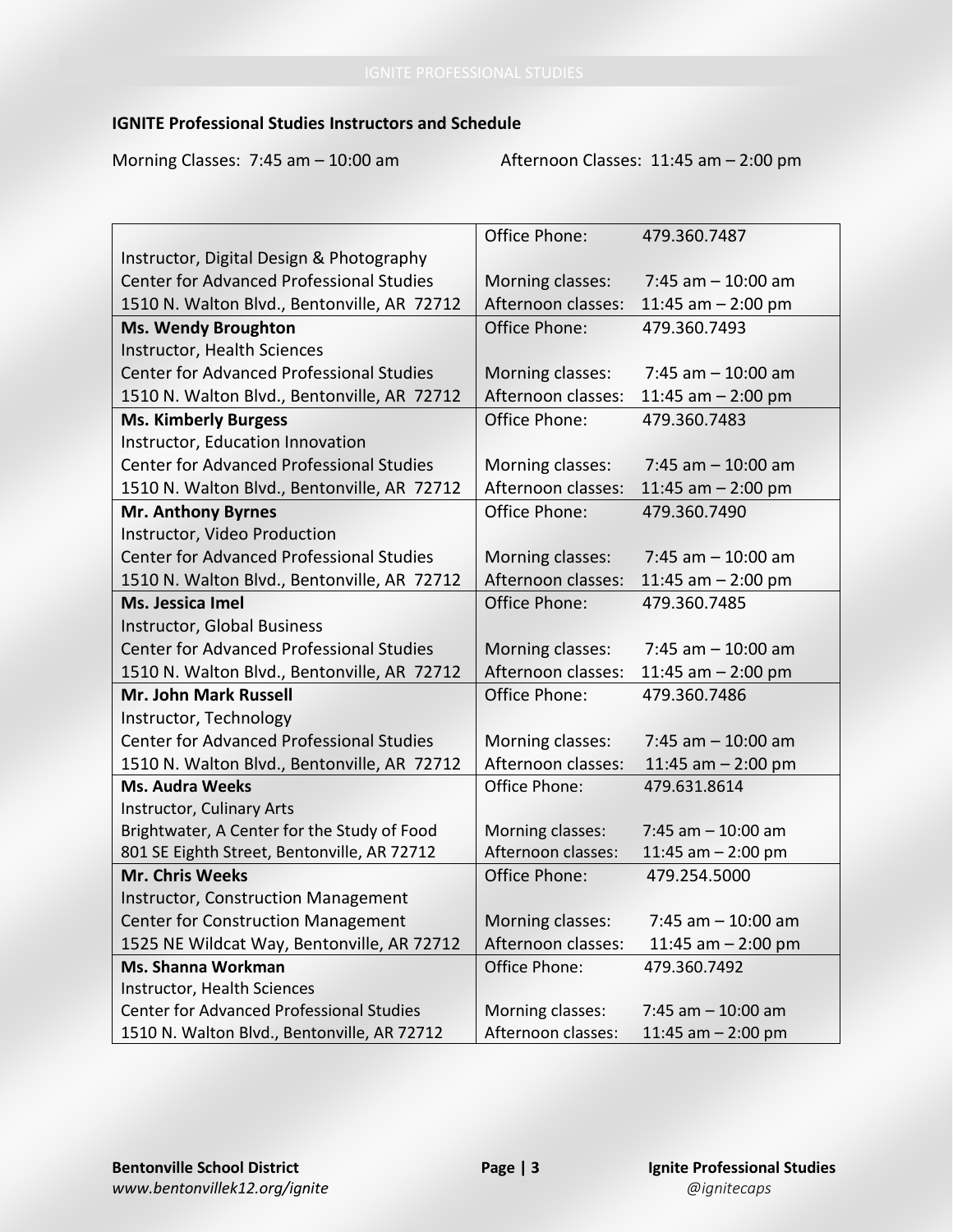# **TABLE OF CONTENTS**

\*All policies and procedures stated in the Bentonville student handbook will be the official guidelines used in Ignite Professional Studies.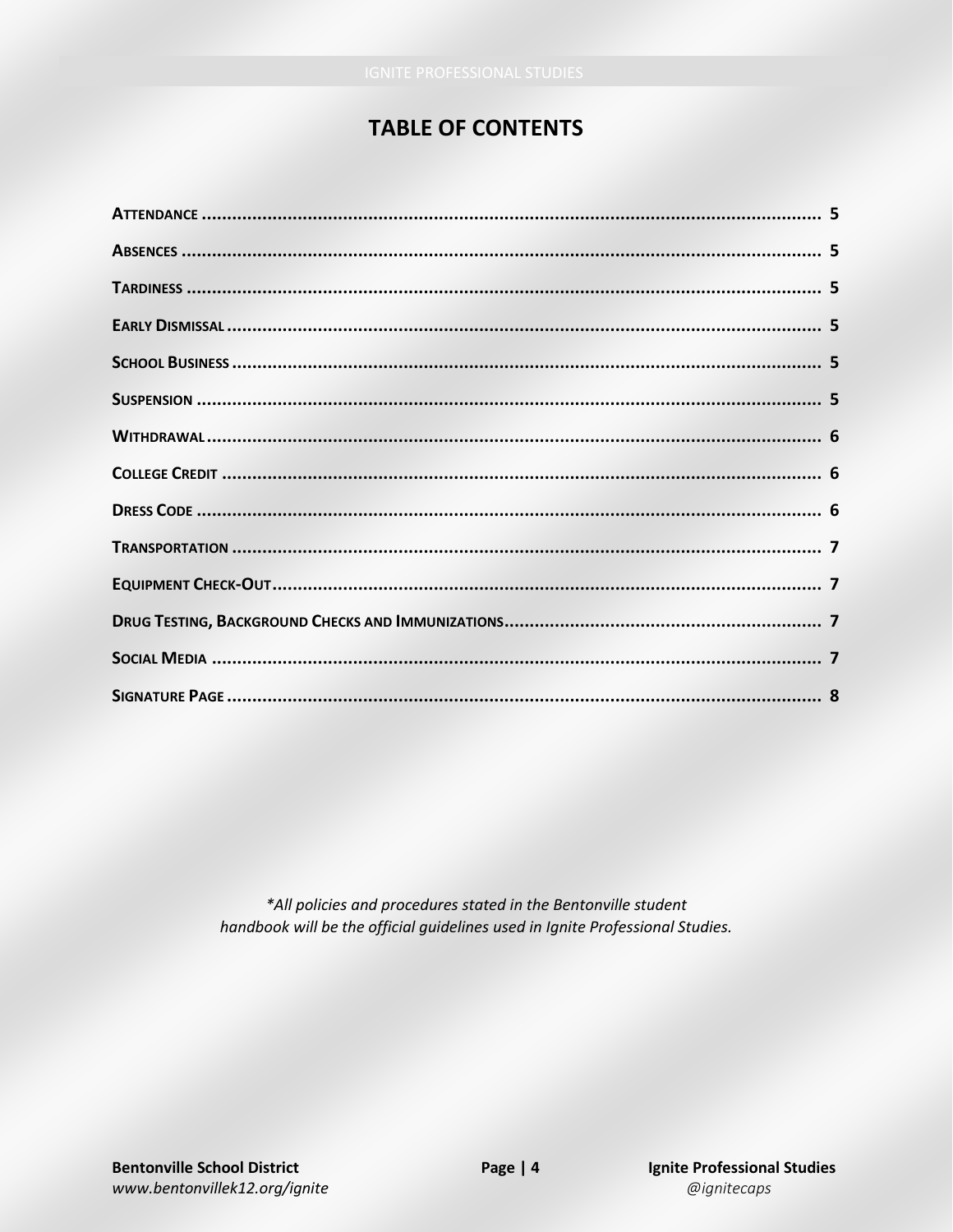#### **ATTENDANCE**

The attendance policy of Ignite models the work environment. Frequent absences hinder a student from obtaining the professional and technical skills necessary to be college and career ready. It is the practice of the program to release a student from the Ignite classes at semester if a student has excessive absences without extenuating circumstances. Students will jeopardize their opportunity for an internship if it is not the practice of the student to attend classes. Internships are a part of your overall grade.

The attendance policy for each high school is followed and attendance is reported from the satellite location to the home high school.

#### **ABSENCES**

Students that miss the entire class time in Ignite classes will be absent for one or two classes, depending on which day of the week the absence occurs. Students are enrolled in three separate courses and the number of absences will count based on when the student arrives or leaves. Classes last for 135 minutes; therefore, each class is divided into 45 minute increments.

If a student can anticipate he/she will be absent, the instructor, mentor, and project team members should be contacted so work assignments can be adjusted.

Doctor's notes for absences should be given to the home high school or to front desk at the Ignite CAPS building.

#### **TARDINESS**

Excessive tardiness is a reflection of poor work ethic. Arriving early to class is always the best policy. The high school policies on tardiness will be followed. Always communicate with your instructor if you are not in class during the assigned time.

#### **EARLY DISMISSAL OR LATE ARRIVAL**

If you need to leave class early or arrive late for an appointment, sign in and out at the front desk at the Ignite CAPS building.

#### **SCHOOL BUSINESS**

It is our general policy to not pull students out for more than five days of CORE classes in a semester to attend Ignite events. It is important for students to be in all enrolled classes.

#### **SUSPENSION**

Suspension will jeopardize student's opportunity to continue in Ignite classes. It is important students understand the behavior that is expected for Ignite. Ignite is connected with the community and a student is a representative for the program. Students are expected to model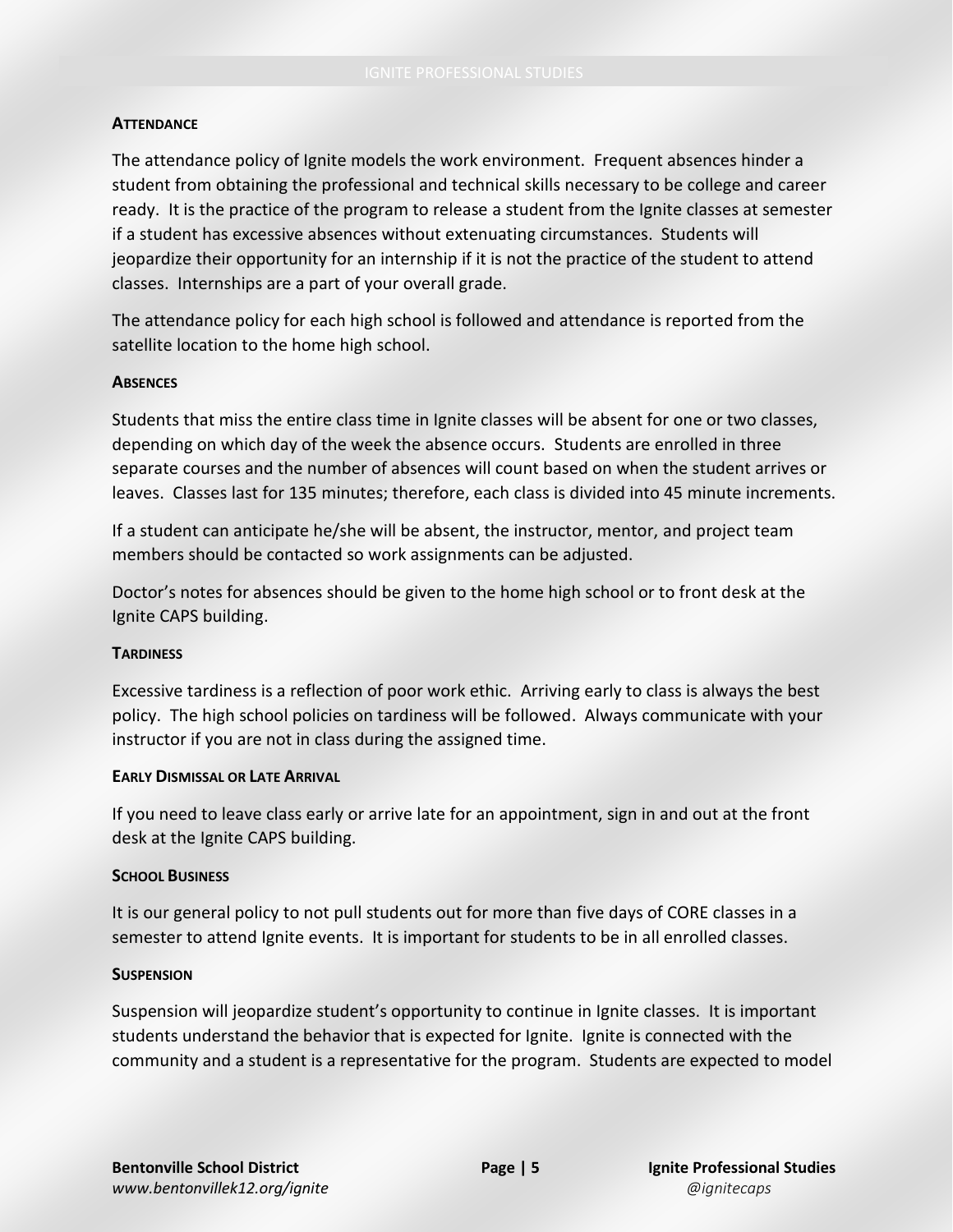proper work behavior and act professionally. Offenses that cause suspension would not meet appropriate work ethics and may dismiss a student from participating in a community program.

### **WITHDRAWAL**

If a student withdraws from Ignite or Bentonville Schools, it will be the student's responsibility to return books, supplies and equipment that were distributed. Failure to return items is a serious act and will be charged to your school MyPaymentsPlus and possibly reported to authorities.

Students will be responsible for dropping any college courses.

# **COLLEGE CREDIT**

Ignite career strands offer college credit through NWACC. Although it is encouraged for all students to earn the credit, it is not mandatory. As an Early College Experience student, the tuition is low cost and most courses will transfer to other colleges. Tuition for a 3-hour college class is \$90. There may be additional fees if it is an online course. Most strands offer six hours of college credit a year. We have scholarship opportunities available, but there is no guarantee the student will not be responsible for the cost.

As a college student, it is the student's responsibility to adhere to college policy.

- Students can drop within the first week with 100% refund
- Students can drop within the second week with 80% refund
- Students can drop with a W in early November for Fall and early April for Spring

The process for withdrawing from an Early College Experience course involves submitting a drop form from the ECE office with a signature by the student and the Ignite director.

Withdrawing from or failing a college course can have serious consequences on financial aid for college after high school. Understand the differences between the high school and college class responsibilities.

Certifications offered in Ignite may be the responsibility of the student.

# **DRESS CODE**

It is the expectation of every Ignite student to dress professionally. Each career strand may have a different definition of dressing for the profession. For example, the Global Business students will dress differently than the Construction students. However, no matter which strand a student has enrolled, dress should be appropriate for the workplace. Teachers will communicate with students about acceptable dress. Our students are representatives of Ignite in the community, and it is the expectation that students set themselves apart by dressing for success.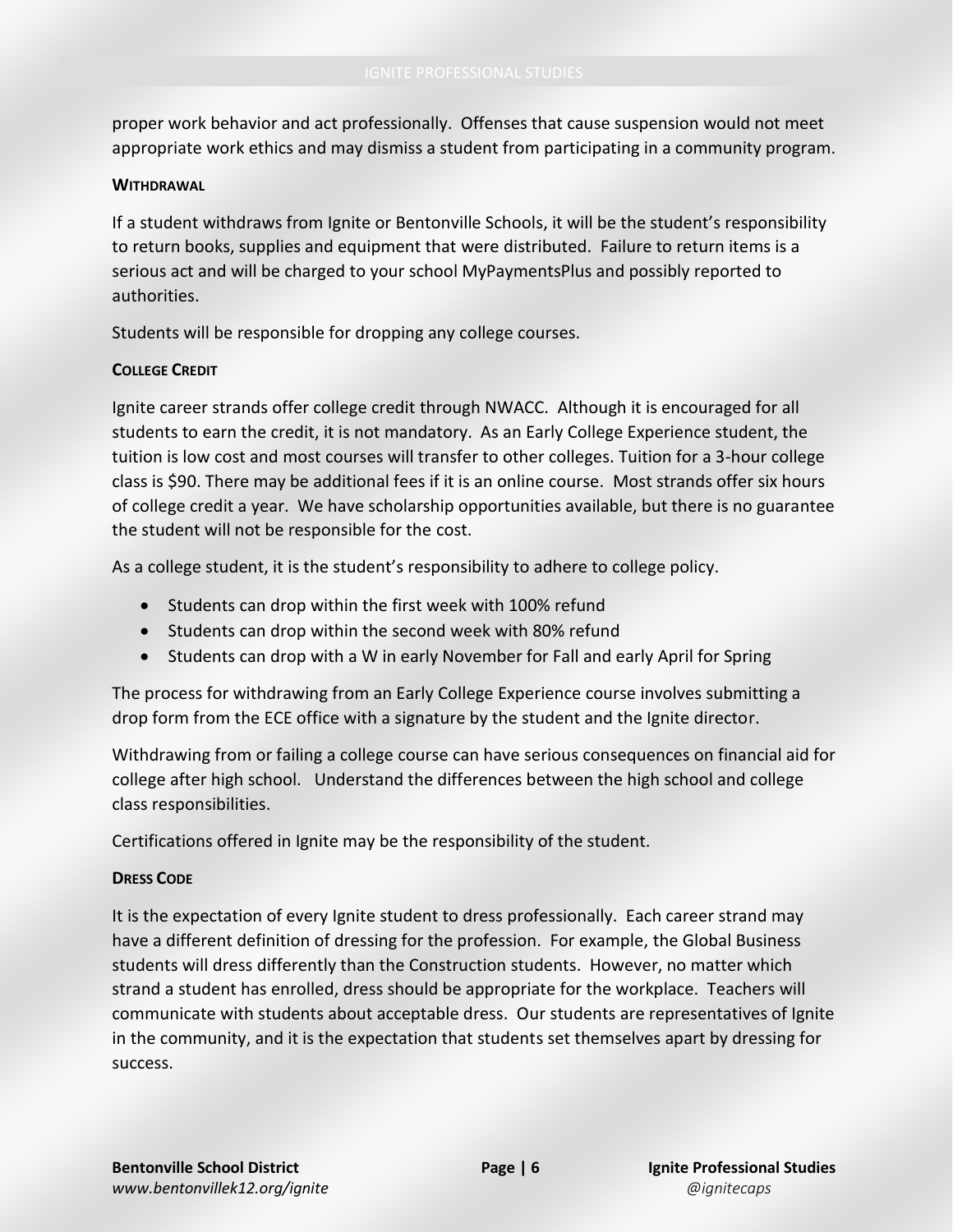### **TRANSPORTATION**

It is the intent at Bentonville schools for every student to have the opportunity to be in the Ignite program. Career strands meet at unique locations which provide students with a professional environment experience. The location is the home base for the class, but the intent of the class is to have opportunities to be in the community networking with professionals, working in internships and participating in local events.

Transportation is provided to and from the home high school to the Ignite location. We do not always provide transportation to events. Parents will be asked to fill out a form for their child indicating if they can drive to events, ride with another student, or have someone ride with him/her.

Students are subject to the same rules of conduct while traveling to and from Ignite to their home high school or Ignite events as they are while on school grounds. Appropriate disciplinary actions may be taken against commuting students who violate student code of conduct rules. Once again, we expect professional, businesslike behavior.

# **EQUIPMENT CHECK-OUT**

Ignite students have the privilege of working with professional grade equipment that is very expensive. The teachers have individual policies pertaining to their course and the level of responsibility the student will take when using equipment outside of the class.

Under no circumstances are students allowed to use Ignite equipment for profit. Our equipment is solely for training and completing professional projects for our business partners. Students that have a desire to do outside work for profit need to invest in personal equipment.

# **DRUG TESTING, BACKGROUND CHECKS AND IMMUNIZATIONS**

Some of our career strands, certifications, and/or business partners may require student partners to complete drug testing, background checks and/or immunizations (in addition to those required by schools). It may be the responsibility of the student to pay for the tests or vaccinations. This is another example of authentic expectations for the related career fields and positions. Students may not be able to complete some programs certifications or internships without successful drug screenings, background checks, or vaccinations. Some students may have to be placed in other courses if these requirements are not successfully completed.

# **SOCIAL MEDIA**

The Ignite team enjoys spreading the good news of student experiences. Ignite has a Facebook, Twitter and Instagram account. We will check school records to determine if students are allowed to have their picture posted on-line.